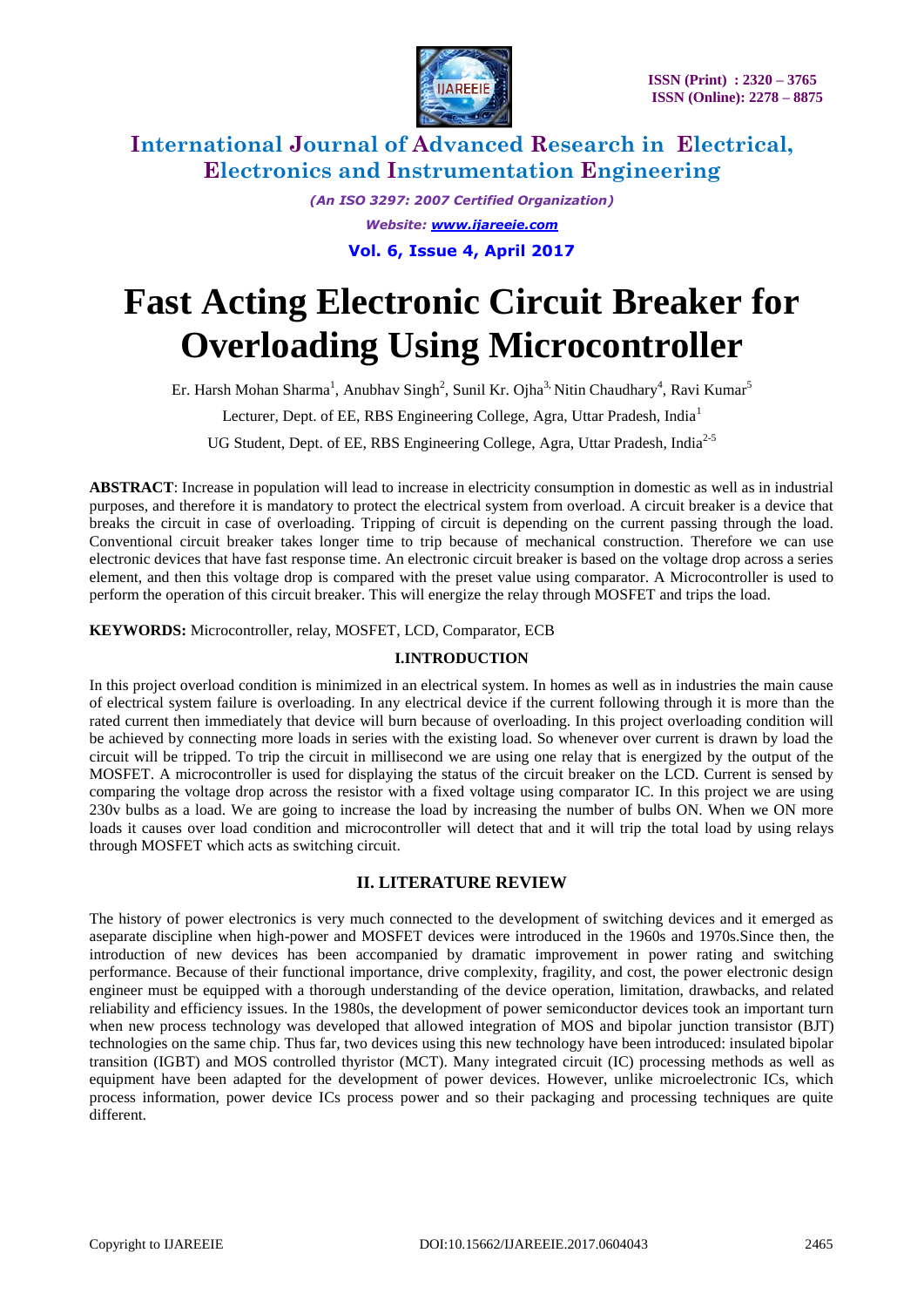

*(An ISO 3297: 2007 Certified Organization)*

*Website: [www.ijareeie.com](http://www.ijareeie.com/)*

## **Vol. 6, Issue 4, April 2017**

#### **II.EXPLANATION AND HARDWARE IMPLEMENTATION**

#### **Hardware Implementation**

The figure shows the hardware implementation of fast acting electronic circuit breaker using microcontroller. In the figure we can see that supply in connected to both transformer as well as load. Transformer side supply is used to run microcontroller, LCD and other component that are using DC.



Fig 1 Block Diagram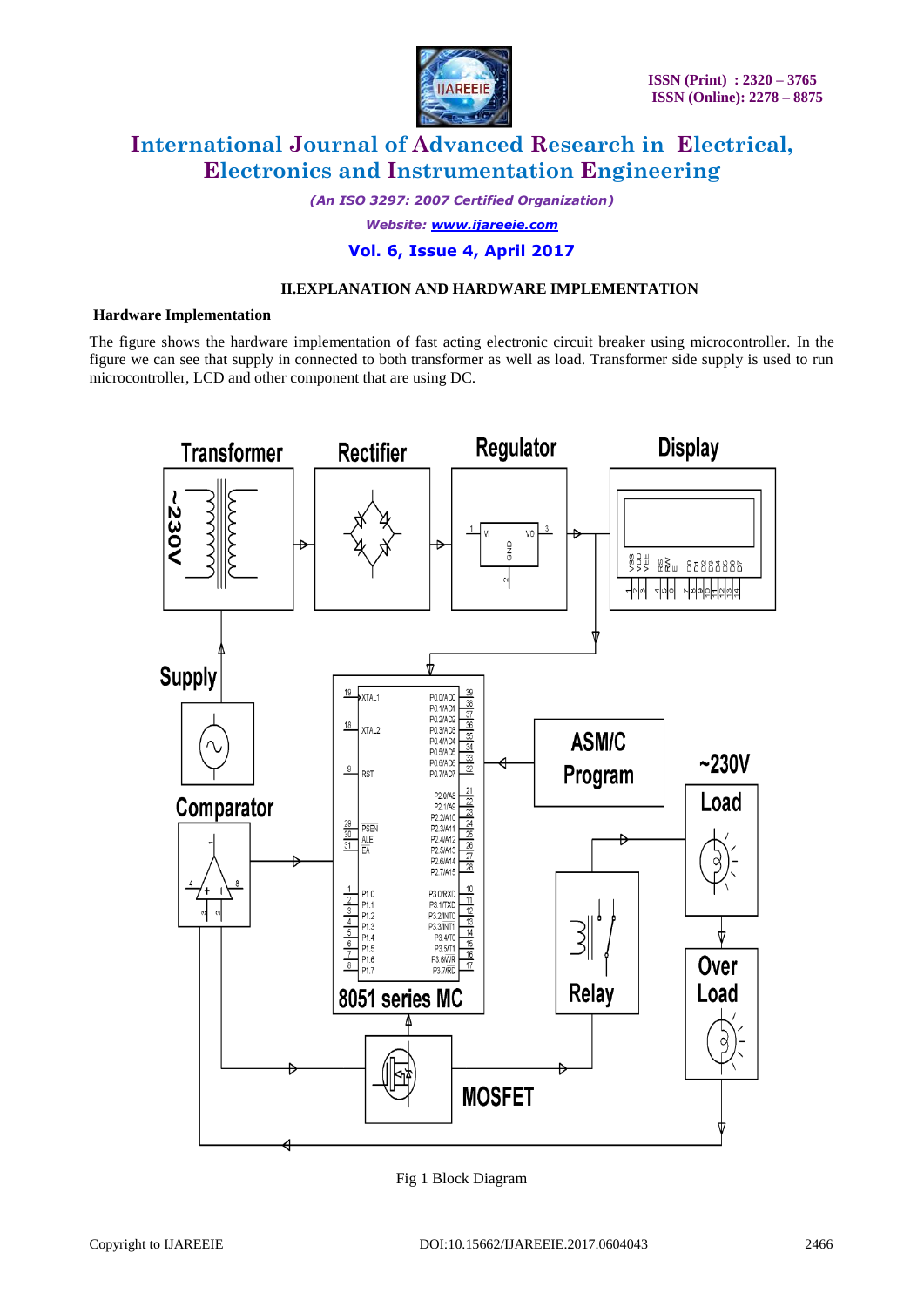

*(An ISO 3297: 2007 Certified Organization) Website: [www.ijareeie.com](http://www.ijareeie.com/)*

## **Vol. 6, Issue 4, April 2017**

#### **Explanation**

Power supply of 230V AC is given directly to the load as well as the transformer that step-downs it to 12V and then supplied to the bridge rectifier that convert it into 12V DC. This DC is then passed through the IC 7805 that regulates 12V DC into constant 5V DC as a supply for microcontroller, filters are used to get pure DC without any ripples. Comparator IC compares the load current value with the preset value. If the value is greater than the preset value then relay will trip the circuit with the help of MOSFET. Thus LED used as an indicator is properly biased, and it glows. The relay coil gets energized, causing the armature to shift its position to the normal open point from the normal closed point. In either case, the microcontroller is programmed so as to show the status of the output on the LCD interfaced to it. In case of normal operation microcontroller pin will receive 5v dc from regulator and accordingly displays the status on the LCD. In case of any abnormalities, the microcontroller pin doesn't receive the 5V input signal and the related status is accordingly display on the LCD.



Fig. 2 Circuit Diagram

#### **III.COMPONENTS DISCRIPTION**

Below are the components and there specifications that are used in this particular project. And some components that doesn't have particular specification and also shown in the miscellaneous component section.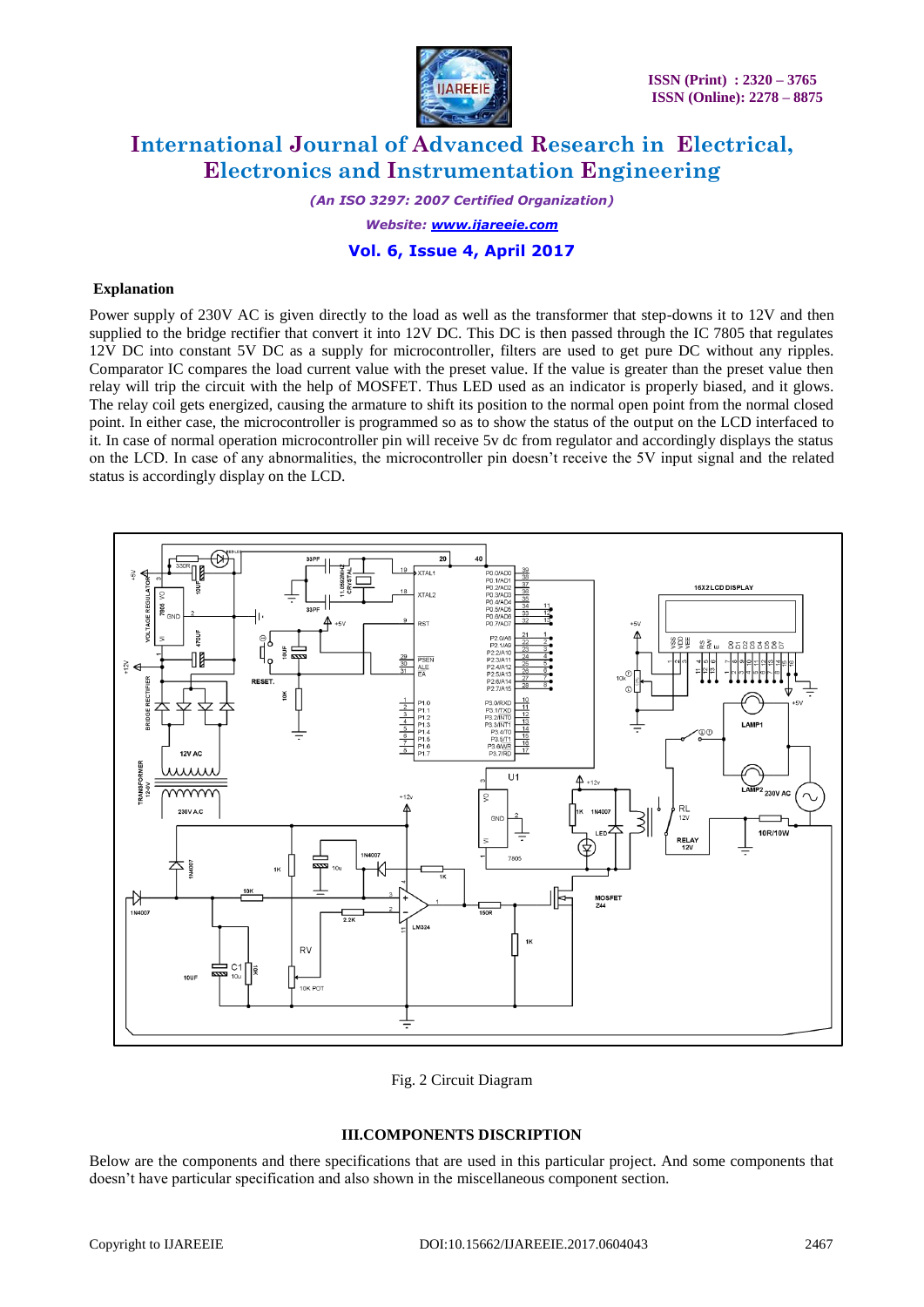

*(An ISO 3297: 2007 Certified Organization)*

*Website: [www.ijareeie.com](http://www.ijareeie.com/)*

## **Vol. 6, Issue 4, April 2017**

| <b>SERIAL NO.</b> | <b>COMPONENTS</b> | <b>SPECIFICATIONS</b>                         |
|-------------------|-------------------|-----------------------------------------------|
| 1.                | <b>Resistors</b>  | 330,150,1K,2.2K,10K,10/10w,10K Preset,10K SIP |
| 2.                | Capacitors        | 1000uF/35V, 10uF/63V, 33pF Ceramic            |
| 3.                | <b>ICs</b>        | 7805, 8051, LM324, IRF530                     |
| $\overline{4}$ .  | <b>LED</b>        | Red                                           |
| 5.                | Load (Bulb)       | 100W                                          |
| 6.                | Transformer       | $0-12V$                                       |
| 7.                | Relay             | 12V                                           |
| 8.                | <b>LCD</b>        | $16*2$                                        |
| 9.                | Diode             | 1N007                                         |

#### **Miscellaneous Component:**

- 1. Bulb Holder
- 2. 4-Pin Push Button
- 3. Crystal 11.0592MHz
- 4. Heat Sinks
- 5. AC Connector
- 6. Power Cord
- 7. Slide Switch
- 8. PCB Connectors
- 9. Female Burge 16 Pin for LCD
- 10. Male Burge 2 Pin

#### **IV. ACTUAL HARDWARE**

Below are the actual hardware shown in both normal as well as in overload condition. First fig. shows the circuit breaker in normal load condition and in second fig when one more bulb is connected circuit breaker goes to the overload loading condition and therefore the circuit will trip and both bulbs will go off.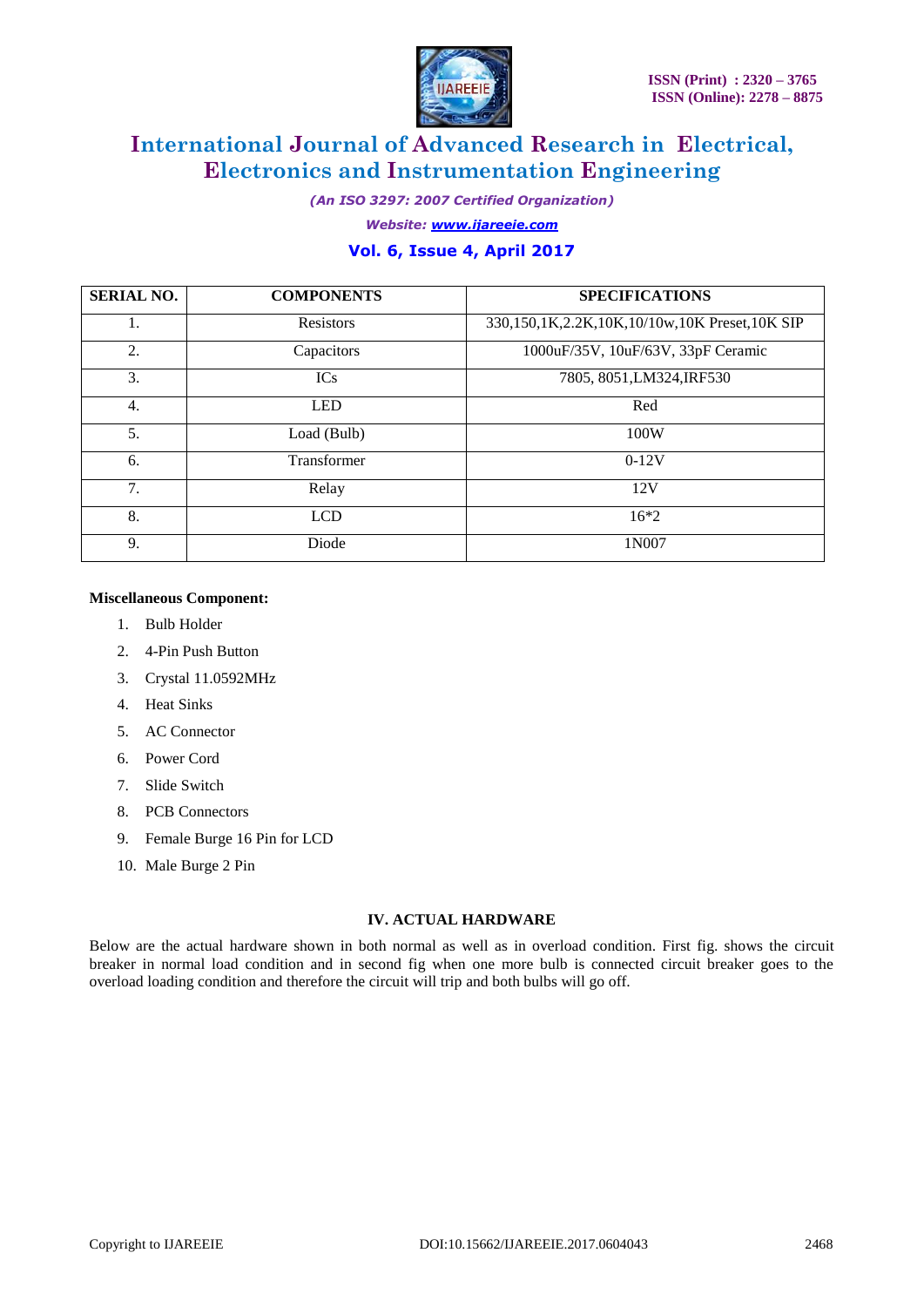

*(An ISO 3297: 2007 Certified Organization) Website: [www.ijareeie.com](http://www.ijareeie.com/)* **Vol. 6, Issue 4, April 2017**





Fig. 4.2 ECB on overload condition

## **VI.CONCLUSION**

Thus this project will trip the circuit when overload condition occurs this will therefore save many electrical devices and person near it. Now A days the protection and control of equipment plays a very important role. To avoid electrical failure we use fast responding circuit breakers because of its considerable accuracy in fault detection and cut off- time, and also its smooth operation compared to conventional type. Comprehensive experiments conducted by constructing the necessary circuit yielded successful results. It was proved that electronic circuit breaker is very useful circuit for sensitive loads. The main advantage of this circuit is that over all tripping time is less as compare to conventional